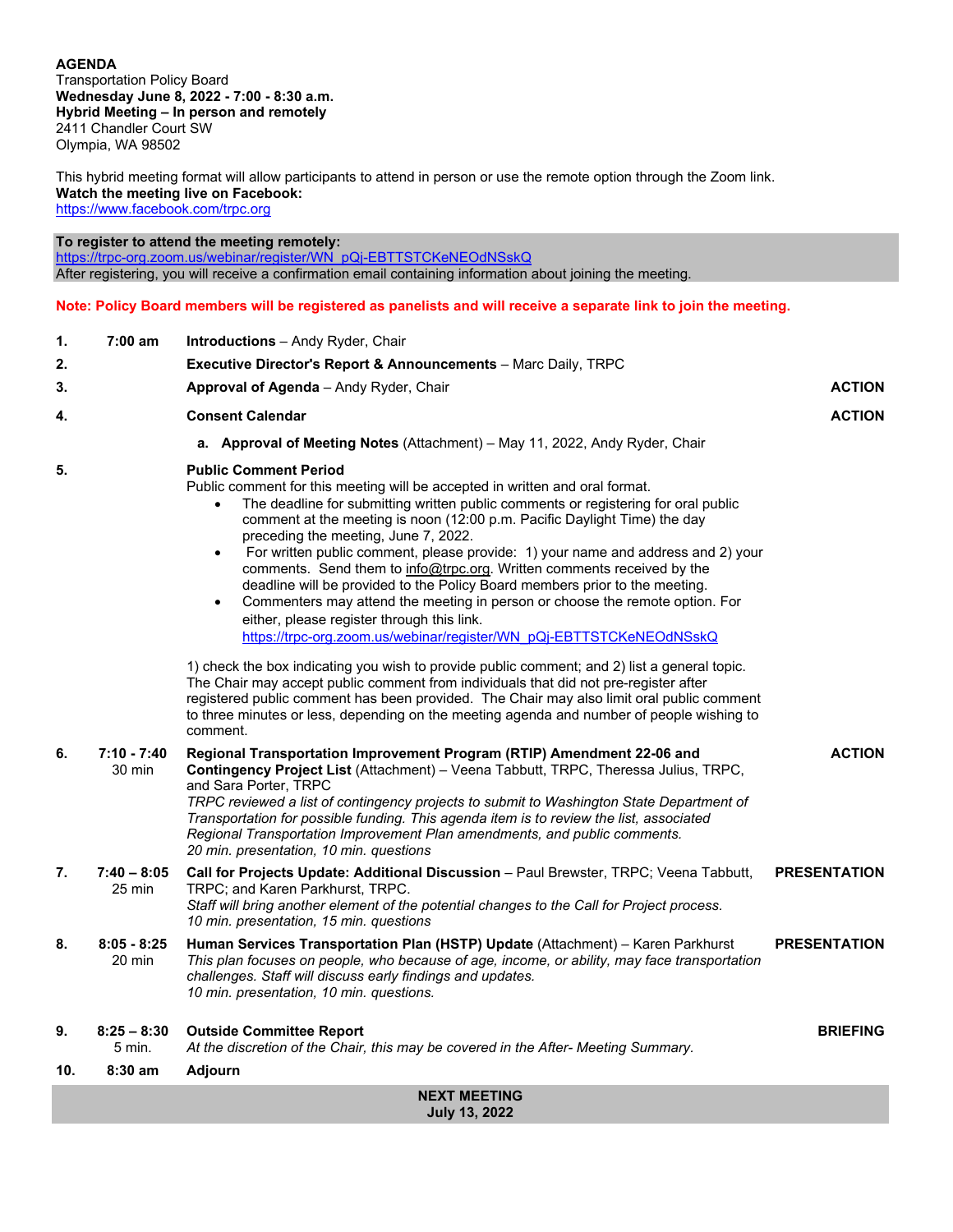#### **Public Comment:**

The following is not acceptable as either written or oral public comment and is considered disruptive behavior.

- Promoting or advertising commercial services, entities, or products.
- Supporting or opposing political candidates or ballot propositions.
- Distributing obscene content.
- Engaging in illegal activity or encouragement of illegal activity.
- Promoting, fostering or perpetuating discrimination on the basis of creed, color, age, religion, gender, gender identification, marital status, status with regard to public assistance, national origin, physical or mental disability or sexual orientation information that may tend to compromise the safety or security of the public or public systems.
- Threatening or intimidating language, including cyber bullying.
- Otherwise engaging in disruptive behavior.

Members of the public engaging in disruptive behavior may have their emails blocked (for written comments) or be removed from the meeting (for oral comments).

Thurston Regional Planning Council ensures full compliance with Title VI of the Civil Rights Act of 1964 by prohibiting discrimination against any person based on race, color, national origin, or sex in the provision of benefits and services resulting from its federally assisted programs and activities. For questions regarding TRPC's Title VI Program, you may contact the Title VI Coordinator at 360.956.7575 or emai[l info@trpc.org.](mailto:info@trpc.org)

If you need special accommodations to participate in this meeting, please call us at 360.956.7575 by 10:00 a.m. three days prior to the meeting. Ask for the ADA Coordinator.

For TDD users, please use the state's toll-free relay service, 711 and ask the operator to dial 360.956.7575.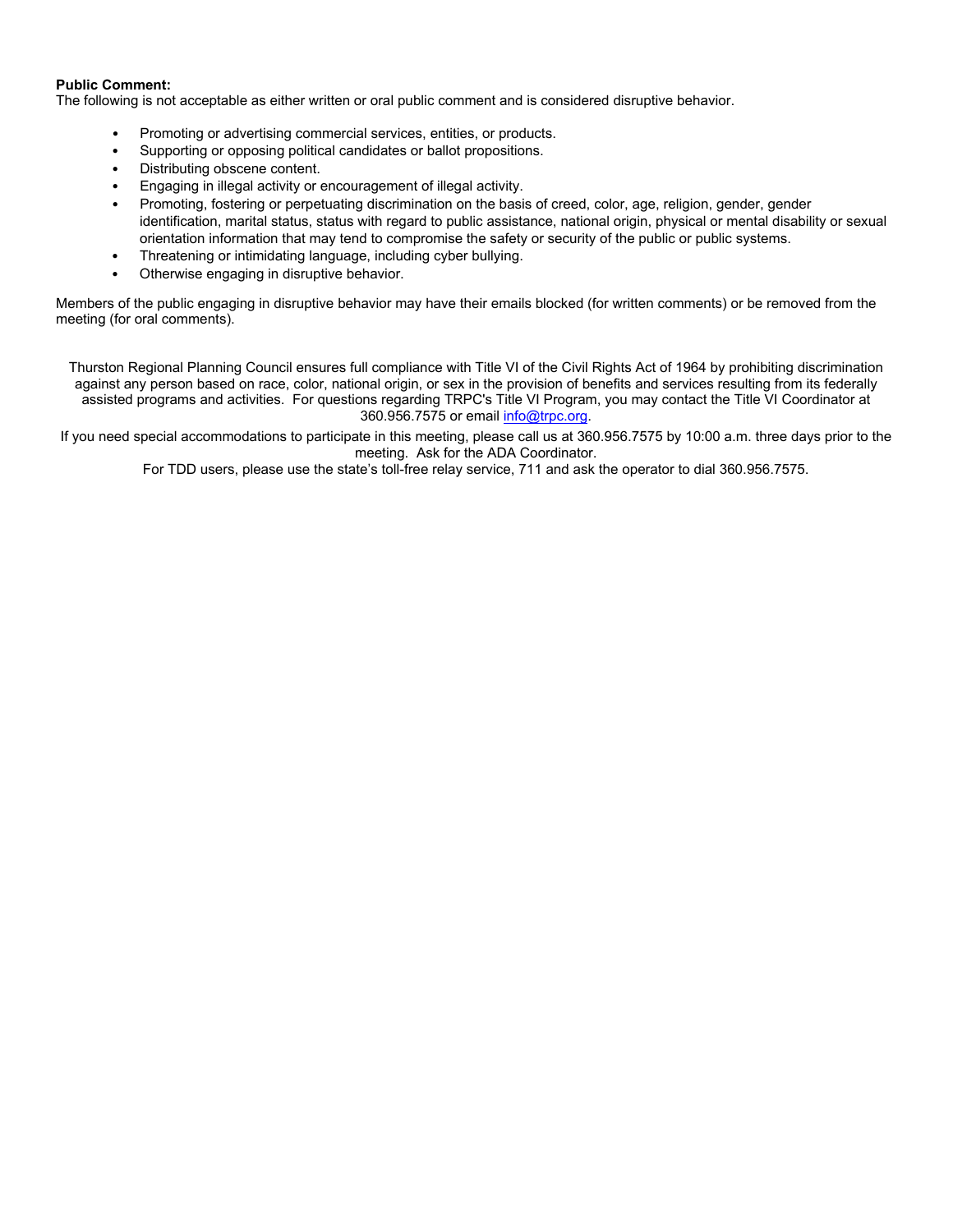# **MINUTES OF MEETING**

**Regular Meeting TRANSPORTATION POLICY BOARD Wednesday, May 11, 2022** 2411 Chandler Court SW Olympia, WA 98502 **Hybrid – In person and remote**

# **Call to Order**

Chair Andy Ryder called the meeting to order at 7:02 am.

### **Attendance**

#### **Members Present:**

Community Rep Kevin Pestinger<br>
Emeritus Rep Kevin Pete Kmet Emeritus Rep

#### **Members Absent:**

Nisqually Indian Tribe Heidi Thomas, Staff Confederated Tribes of the North Thurston Public Schools

### **Staff Present:**

Marc Daily, Executive Director Veena Tabbutt, Deputy Director Karen Parkhurst, Planning & Policy Director Sarah Selstrom, Communications & Outreach Specialist II Burlina Lucas, Administrative Assistant Dorinda Merrill, Office Specialist III Dave Read, IT Manager Paul Brewster, Senior Planner Katrina Van Every, Senior Planner

### **Others Present:**

Eric Phillips, Intercity Transit Ann Freeman-Manzanares, Intercity Transit Mary Heather Ames, City of Tumwater Matt Unzelman, Thurston County Sophie Stimson, City of Olympia Michelle Swanson, City of Olympia

City of Lacey Andy Ryder, Chair Dani Madrone, Council member City of Rainier **Ron Kemp, Council member**<br>City of Tenino **Rouncil member** John O'Callahan, Council me City of Tenino<br>City of Tumwater The Summan Deter Agabi, Council member<br>Peter Agabi, Council member City of Tumwater **Peter Agabi, Council member**<br>City of Yelm **Peter Agabi, Council member** City of Yelm Brian Hess, Council member Intercity Transit **Intercity Transit** Don Melnick, Authority member<br>
Port of Olympia **Port Amy Evans, Commissioner** Port of Olympia **Amy Evans, Commissioner<br>
Thurston County** Carolina Mejia, Commission Carolina Mejia, Commissioner WSDOT<br>
State Government<br>
State Government<br>
Computer State Covernment<br>
Covernment<br>
Covernment<br>
Covernment<br>
Covernment<br>
Covernment<br>
Covernment<br>
Covernment<br>
Covernment<br>
Covernment<br>
Covernment<br>
Covernment<br>
Covernment<br>
Covernme State Government External Control Revin Dragon, DES Staff<br>Business Rep The Renee Radcliff Sinclair Renee Radcliff Sinclair<br>Kevin Pestinger

Amy Loudermilk, Staff<br>Deanna Maddux, Staff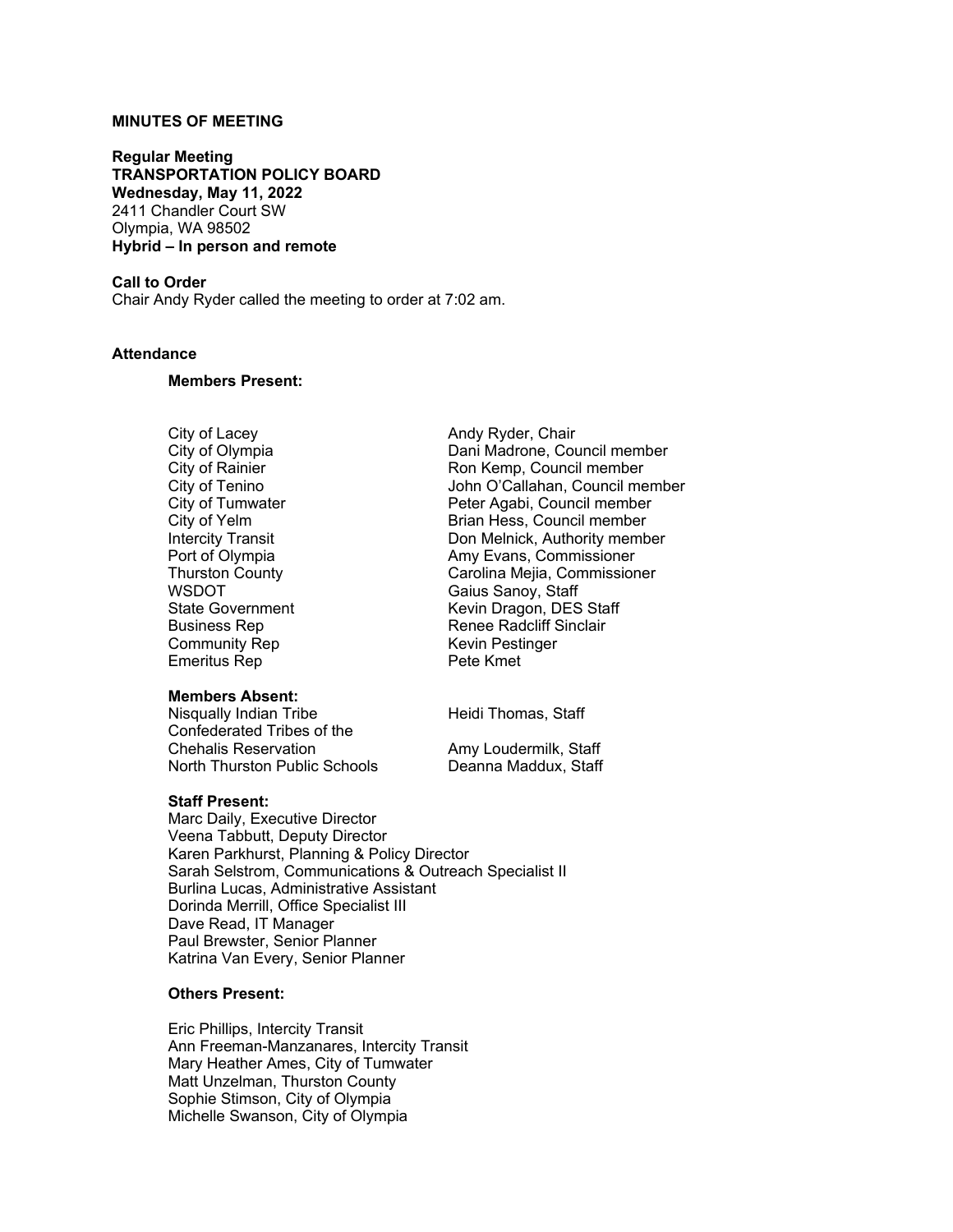| Agenda Item 1<br><b>INFORMATION</b>        | Introductions/Announcements/Updates<br>All attendees were introduced.                                                                                                                                                                                                                                                                                                                                                                                                                                                                                                                                                                                                                                                                         |  |  |  |  |
|--------------------------------------------|-----------------------------------------------------------------------------------------------------------------------------------------------------------------------------------------------------------------------------------------------------------------------------------------------------------------------------------------------------------------------------------------------------------------------------------------------------------------------------------------------------------------------------------------------------------------------------------------------------------------------------------------------------------------------------------------------------------------------------------------------|--|--|--|--|
| <b>Agenda Item 2</b><br><b>INFORMATION</b> | <b>Executive Director's Report &amp; Announcements</b><br>Executive Director Marc Daily reported that (1) applications are being accepted through<br>June 1 for community members to participate in the Climate Advisory Workgroup. The<br>Workgroup will act as a Stakeholder Committee to support implementation of the<br>Thurston Climate Mitigation Plan; (2) a public meeting for the Martin Way Project will<br>occur on Thursday, May 12 from 5:30 pm - 7:00 pm. An online open house will run<br>through the end of May. (3) Director Daily also provided an update on the Community<br>and Business Representative recruitment for TPB: the Officers will provide their<br>recommendations to the full Board at their July meeting. |  |  |  |  |
| <b>Agenda Item 3</b><br><b>ACTION</b>      | <b>Approval of Agenda</b>                                                                                                                                                                                                                                                                                                                                                                                                                                                                                                                                                                                                                                                                                                                     |  |  |  |  |
|                                            | Board member O'Callahan moved, seconded by Board member Melnick, to<br>approve the agenda. Motion carried.                                                                                                                                                                                                                                                                                                                                                                                                                                                                                                                                                                                                                                    |  |  |  |  |
| <b>Agenda Item 4</b><br><b>ACTION</b>      | <b>Approval of Consent Calendar</b><br>a. Approval of Meeting Notes - March 9, 2022                                                                                                                                                                                                                                                                                                                                                                                                                                                                                                                                                                                                                                                           |  |  |  |  |
|                                            | Board member O'Callahan moved, seconded by Board member Madrone, to<br>approve the consent calendar. Motion carried.                                                                                                                                                                                                                                                                                                                                                                                                                                                                                                                                                                                                                          |  |  |  |  |
| <b>Agenda Item 5</b>                       | <b>Public Comment</b><br>No public comment.                                                                                                                                                                                                                                                                                                                                                                                                                                                                                                                                                                                                                                                                                                   |  |  |  |  |
| Agenda Item 6<br><b>DISCUSSION</b>         | <b>Organizational Changes and New Position Classifications</b><br>Executive Director Marc Daily briefed the Board on staff changes that will occur due to the<br>Deputy Director leaving the organization in September 2022 and the Planning & Policy<br>Director leaving in early 2023. Council approved two new positions at their April meeting:<br>Finance and HR Manager and Transportation Manager.                                                                                                                                                                                                                                                                                                                                     |  |  |  |  |
| <b>Agenda Item 7</b><br><b>ACTION</b>      | <b>Federal Infrastructure and Capacity for Grant Application Process</b><br>At the April TPB meeting Chair Ryder discussed the Federal Infrastructure Package,<br>noting this is a rare opportunity to fund transformational regional projects and programs.<br>He proposed that we identify additional staff resources to track funding opportunities;<br>review jurisdictional and regional projects and needs; and package compelling<br>transformational applications.                                                                                                                                                                                                                                                                    |  |  |  |  |
|                                            | Executive Director Marc Daily discussed two options to support member organizations<br>to coordinate and develop regional applications for new Bipartisan Infrastructure Law<br>(BIL) federal grant opportunities.                                                                                                                                                                                                                                                                                                                                                                                                                                                                                                                            |  |  |  |  |
|                                            | 1. Hire a part time project Senior Planner at TRPC; or<br>2. Hire a consultant to perform the coordination and grant application support<br>scope of work.                                                                                                                                                                                                                                                                                                                                                                                                                                                                                                                                                                                    |  |  |  |  |
|                                            | TPB recommends Option 1 - TRPC use the \$100k of contingency funds identified in the<br>Unified Planning Work Program (UPWP) to hire a temporary staff person. Council will<br>discuss TPB's recommendation at their June 3 meeting.                                                                                                                                                                                                                                                                                                                                                                                                                                                                                                          |  |  |  |  |
| Agenda Item 8<br><b>PRESENTATION</b>       | <b>High Capacity Transportation Study - Update</b><br>Senior Planner Katrina Van Every provided an update on the High Capacity<br>Transportation Study, which will create a roadmap to move toward future high capacity<br>transportation options. In addition to the High Capacity Transportation Study effort,<br>TRPC received \$250,000 in the state Supplemental Transportation Budget to explore<br>options for multimodal high capacity transportation serving travelers on the I-5 corridor<br>between Thurston and Pierce County.                                                                                                                                                                                                    |  |  |  |  |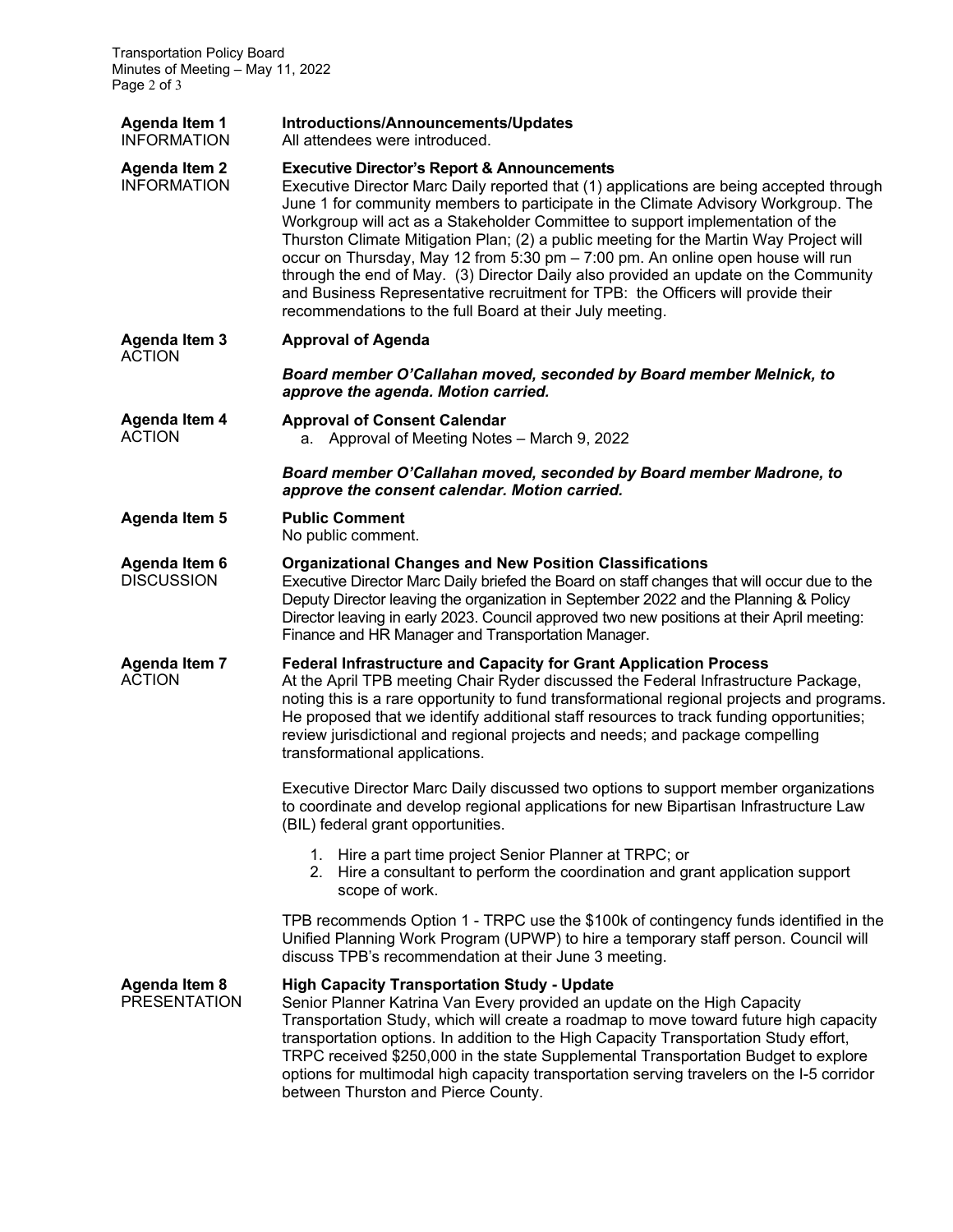| Agenda Item 9<br><b>PRESENTATION</b> | Call for Projects Update: Set Asides, Funding Caps, and Public Process<br>Deputy Director Veena Tabbutt provided an overview of the Call for Projects Update:<br>Set Asides, Funding Caps, and Public Process. The goal of the update:<br>Provide a more direct tie to performance goals and targets.<br>Provide a competitive process with clear and transparent project eligibility and<br>evaluation criteria. |  |  |  |
|--------------------------------------|-------------------------------------------------------------------------------------------------------------------------------------------------------------------------------------------------------------------------------------------------------------------------------------------------------------------------------------------------------------------------------------------------------------------|--|--|--|
|                                      | Continue to position the region to meet obligation targets and be eligible for<br>$\bullet$<br>redistributed funding.                                                                                                                                                                                                                                                                                             |  |  |  |
|                                      | Staff will continue to work with the Technical Advisory Committee (TAC) on refining<br>criteria before this topic is brought back to the Policy Board and Council for action.                                                                                                                                                                                                                                     |  |  |  |
| Agenda Item 10<br><b>BRIEFING</b>    | <b>Outside Committee Reports</b><br>No outside committee reports.                                                                                                                                                                                                                                                                                                                                                 |  |  |  |
| <b>Agenda Item 11</b>                | <b>Adjournment</b><br>There being no further business, Chair Ryder adjourned the meeting at 8:48 a.m.                                                                                                                                                                                                                                                                                                             |  |  |  |

\_\_\_\_\_\_\_\_\_\_\_\_\_\_\_\_\_\_\_\_\_\_\_\_\_\_\_\_\_\_\_\_\_\_\_\_\_\_\_ Andy Ryder, Chair

*Minutes prepared by Burlina Lucas, Administrative Assistant, Thurston Regional Planning Council. These minutes are not verbatim. A recording of this meeting is available upon request.*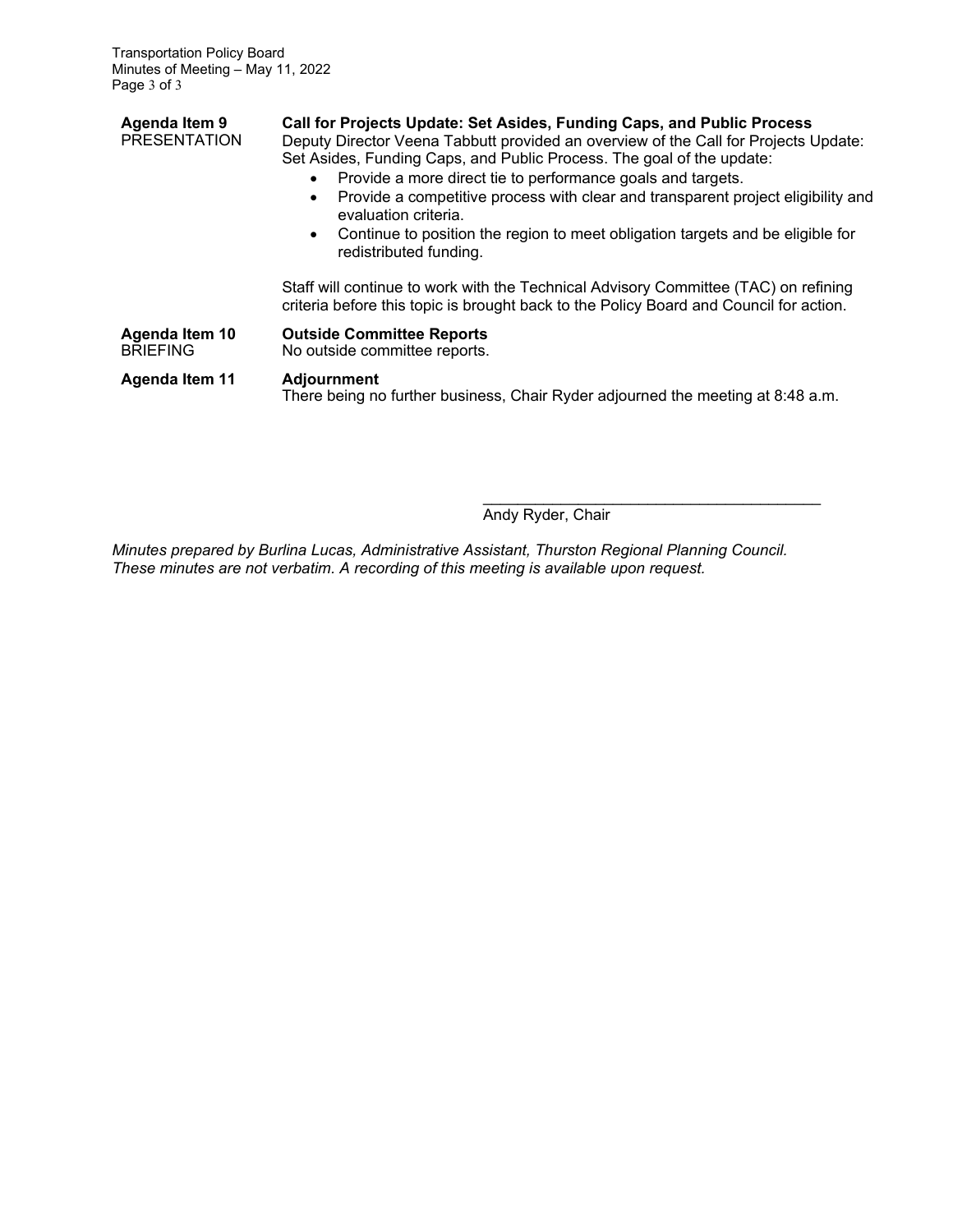



**MEMREDS:** 

REGIONAL VISION . COOPERATION . INFORMATION

# **MEMORANDUM**

| City of Lacey                                      |
|----------------------------------------------------|
| City of Olympia                                    |
| City of Rainier                                    |
| City of Tenino                                     |
| City of Tumwater                                   |
| City of Yelm                                       |
| Confederated Tribes of the<br>Chehalis Reservation |
| Nisqually Indian Tribe                             |
| Town of Bucoda                                     |
| <b>Thurston County</b>                             |
| North Thurston Public Schools                      |
| Olympia School District                            |
| <b>Tumwater School District</b>                    |
| Intercity Transit                                  |
| LOTT Clean Water Alliance                          |
| Port of Olympia                                    |
| PUD No. 1 of Thurston County                       |

#### **ASSOCIATE MEMBERS:**

Lacev Fire District #3 Puget Sound Regional Council The Evergreen State College Thurston Conservation District Thurston Economic Development Council Timberland Regional Library



Marc Daily Executive Director

2411 Chandler Court SW Olympia, WA 98502

360-956-7575 360-741-2545 Fax

www.trpc.org

# TO: Transportation Policy Board

| FROM: | Veena Tabbutt, Deputy Director<br>Theressa Julius, Transportation Modeler<br>Sara Porter, Assistant Planner |  |
|-------|-------------------------------------------------------------------------------------------------------------|--|
| DATE: | June 1, 2022                                                                                                |  |

SUBJECT: Regional Transportation Improvement Program (RTIP) Amendment 22-06 and review of Contingency Project List

# PURPOSE

Requesting the Transportation Policy Board (TPB) to act on a proposed amendment to the 2022-2025 Regional Transportation Improvement Program (RTIP) and review the contingency project list. Additional federal funds may be become available from the Washington State Department of Transportation (WSDOT). These additional funds may require an amendment to the 2022-2025 RTIP.

# **Summary:**

- In late April, the Washington State Department of Transportation (WSDOT) received unexpected obligation authority from the federal infrastructure bill. They have indicated that they will consider awarding additional funding to local projects, or fund new or existing transit, and new design (preliminary engineering) and planning projects.
- Thurston Regional Planning Council (TRPC) staff worked with local partners to develop a list of projects to submit to WSDOT. There is no guarantee of funding. WSDOT has requested a list from all Metropolitan Planning Organizations (MPO) throughout the State.
- Public comment will be provided to TPB at the meeting.
- Adding projects to the RTIP may trigger a State Transportation Improvement Program (STIP) amendment, which will allow the projects to go forward.
- This project amendment is consistent with the Regional Transportation Plan (RTP).
- TRPC will review the project list at their June meeting.

# REQUESTED ACTION

Amend the 2022-2025 Regional Transportation Improvement Program to include the Contingency Project List, on page 3.

tj:bl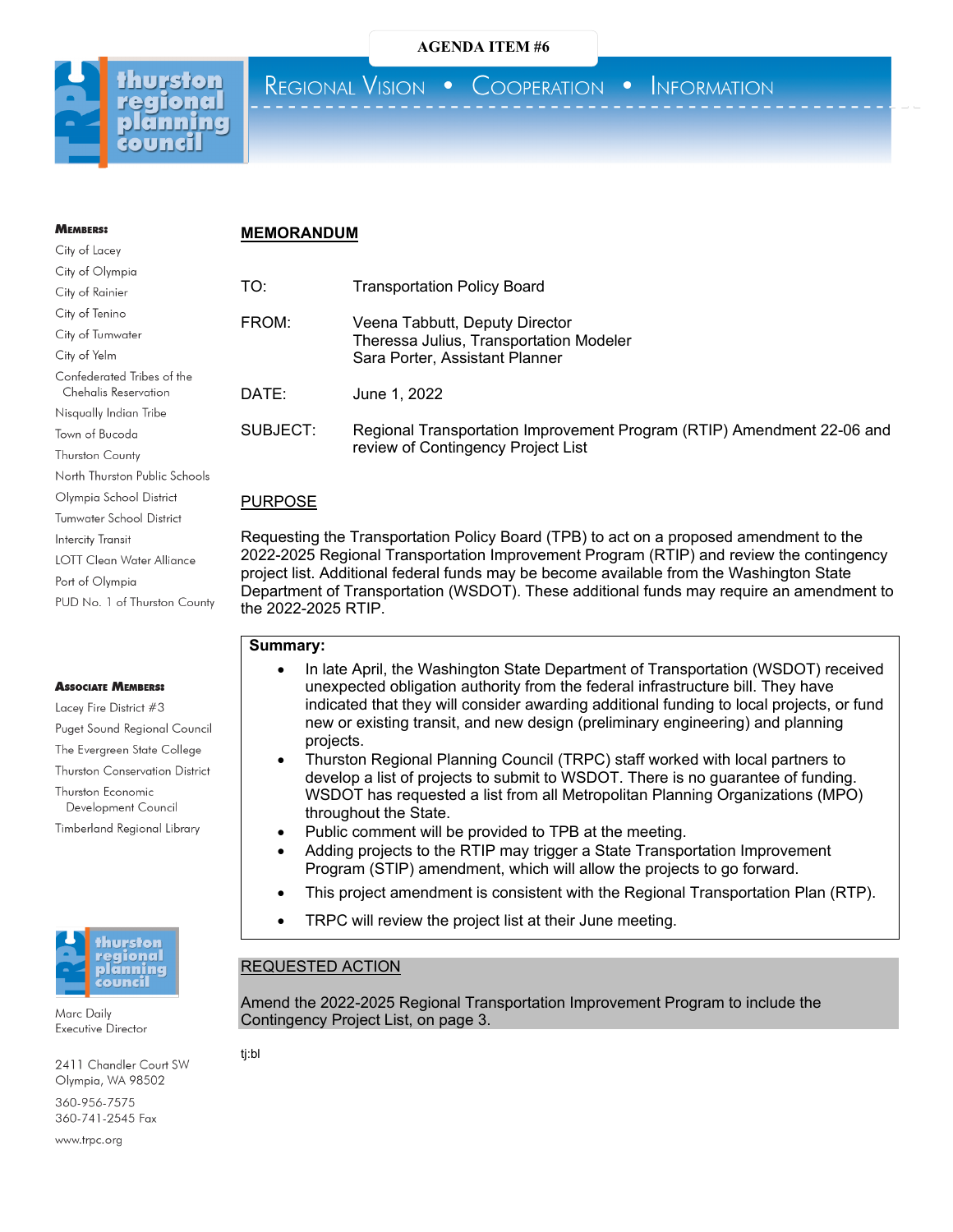MEMORANDUM Page 2 June 1, 2022

# BACKGROUND

#### **About the RTIP and STIP**

The RTIP is a four-year programming document derived from the comprehensive six-year Transportation Improvement Programs (TIPs) that each local agency develops and adopts annually. In turn, the RTIP is used by the state to prepare the State Transportation Improvement Program (STIP).

The RTIP serves these main purposes:

- 1) It identifies a list of transportation projects that will be forwarded to the state for inclusion in the STIP. For federally funded projects, even if project funding has been awarded, it is not available to jurisdictions and agencies until the project is included in the STIP. To be included in the STIP, projects must be programmed for funding (funding-secured) in local Transportation Improvement Programs (TIPs) in the four-year period for both urban and rural areas and meet one or more of the following criteria:
	- a. Have federal funding.
	- b. Are WSDOT projects.
	- c. Are regionally significant, regardless of funding source.
- 2) It demonstrates financial constraint for the projects referenced above.
- 3) It demonstrates consistency with RCW 36.70A, Section 70 of the Washington State Growth Management Act requiring transportation planning to be coordinated and consistent with local comprehensive plans.
- 4) It demonstrates that regionally significant projects programmed for funding during the time period will not cause or contribute to any new violation of the federal air quality standards for particulate matter of 10 microns or less  $(PM_{10})$ , will not increase the frequency or severity of any existing violation of the standards, nor delay timely attainment of the standards.
- 5) It identifies other programmed and planned transportation projects adopted in local six-year Transportation Improvement Programs.

# **RTIP and STIP Amendments**

Federal requirements stipulate that changes to the RTIP require an amendment to the original document, which then triggers an amendment to the STIP. This is important because a jurisdiction cannot proceed with a project for which it has been awarded federal money until the STIP is formally amended and approved by the federal agencies.

Depending upon the kind of change required of the RTIP, this amendment may be a "formal amendment" process or a streamlined "administrative modification." TRPC's amendment and modifying processes for the RTIP incorporates guidance provided by WSDOT on amending and modifying the STIP. The project under consideration today requires an amendment to the RTIP, which in turn will trigger an amendment to the STIP.

In November 2017 TRPC approved a change to the RTIP amendment process such that the TPB is now the approving body for formal RTIP amendments.

# EQUITY CONSIDERATIONS

How has equity been considered in this agenda item?

This agenda item will help position the region to receive additional federal funding for transportation projects.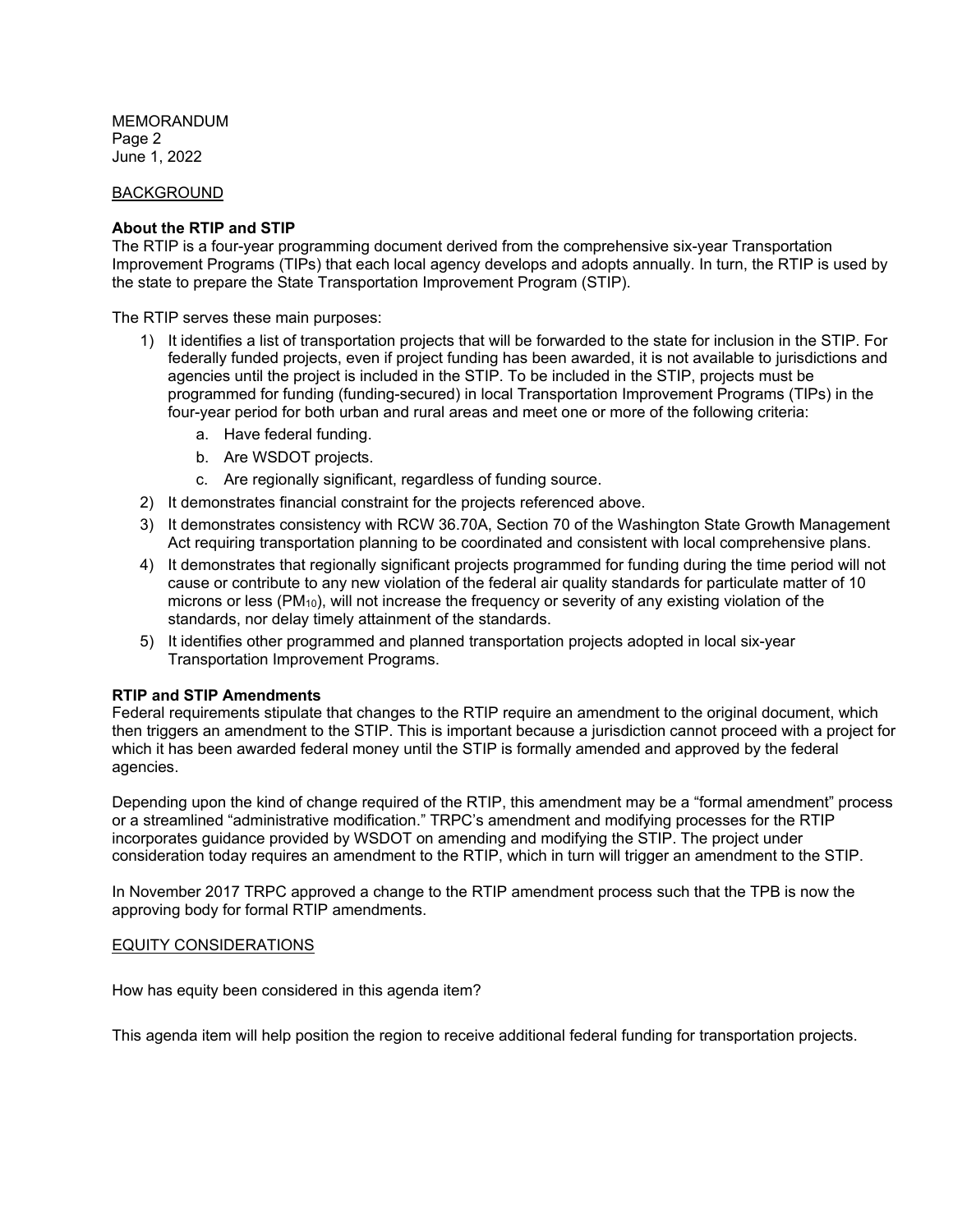# **RTIP Amendment 22-06 and Contingency Project List**

|                      |                                                                       |                                                                            |            |                                | <b>Proposed Additional Funding</b> |              |
|----------------------|-----------------------------------------------------------------------|----------------------------------------------------------------------------|------------|--------------------------------|------------------------------------|--------------|
| <b>Partner</b>       | <b>STIP-ID</b>                                                        | Project/Proposal                                                           | Phase*     | <b>Federal</b><br><b>Funds</b> | <b>Matching</b><br><b>Funds</b>    | <b>Total</b> |
| Thurston<br>County   | WA-11389                                                              | Littlerock Road & 113th Ave. SW<br>Bridge and Intersection<br>Improvements | <b>PE</b>  | \$400,000                      | \$62,428                           | \$462,428    |
| Tumwater             | WA-12858                                                              | X Street Roundabout                                                        | <b>ROW</b> | \$1,296,030                    | \$160,829                          | \$1,456,859  |
| Tumwater             | WA-11046                                                              | Israel Rd & Linderson Way<br>Pedestrian and Bicycle<br>Improvements        | <b>PE</b>  | \$100,000                      | \$15,607                           | \$115,607    |
| Intercity<br>Transit | IT-09458                                                              | Pattison MOA Rehabilitation,<br>Expansion & Modernization                  | CN         | \$343,227                      | \$53,567                           | \$396,794    |
| Intercity<br>Transit | IT-2223                                                               | Propane-Fueled Vans for Dial-A-<br><b>Lift Service</b>                     | <b>CN</b>  | \$1,079,510                    | \$168,478                          | \$1,247,988  |
| Intercity<br>Transit | WA-12934                                                              | <b>Bus Stop Enhancements</b>                                               | <b>CN</b>  | \$384,733                      | \$60,045                           | \$444,778    |
| Thurston<br>County   | WA-11392                                                              | Yelm Hwy. at Spurgeon Creek Rd<br>SE                                       | <b>PE</b>  | \$300,000                      | \$0                                | \$300,000    |
| Thurston<br>County   | WA-12305                                                              | Rochester Main St Improvements                                             | <b>PE</b>  | \$600,000                      | \$0                                | \$600,000    |
| Tumwater             | WA-13558                                                              | Tumwater Boulevard Interchange                                             | <b>PE</b>  | \$1,500,000                    | \$0                                | \$1,500,000  |
| Tumwater             | I-5 & SR121/93rd Ave SE<br>WA-12859<br>Interchange Improvements Study |                                                                            | PL         | \$200,000                      | \$0                                | \$200,000    |
| <b>TRPC</b>          | WA-12789                                                              | <b>Freight Goods and Services</b><br><b>Mobility Strategy</b>              |            | \$500,000                      | \$0                                | \$500,000    |
| <b>TRPC</b>          | WA-12787                                                              | Countywide Bicycle Connectivity<br>Strategy                                | PL         | \$310,000                      | \$0                                | \$310,000    |
| <b>TRPC</b>          | WA-12790                                                              | Regional Multimodal Level of<br>Service                                    | <b>PL</b>  | \$250,000                      | \$0                                | \$250,000    |
| <b>Total</b>         |                                                                       |                                                                            |            | \$7,263,500                    | \$520,955                          | \$7,784,455  |

\* Phases PL = Planning PE = Preliminary Engineering ROW = Right of Way CN = Construction

TRPC is soliciting public comment through its website [\(www.trpc.org\)](http://www.trpc.org/). As of the writing of this report, none has been received. Additionally, TRPC will receive a copy of this staff report as an informational item in their packet. Due to the New Year holiday, the TPB meets before TRPC for their January meeting. Therefore, TRPC will not have the opportunity to comment on the project prior to TPB action. However, due to the routine nature of this project and amendment, TPB can make an informed decision without comment from TRPC. If public comment is received, it will be provided at the TPB meeting.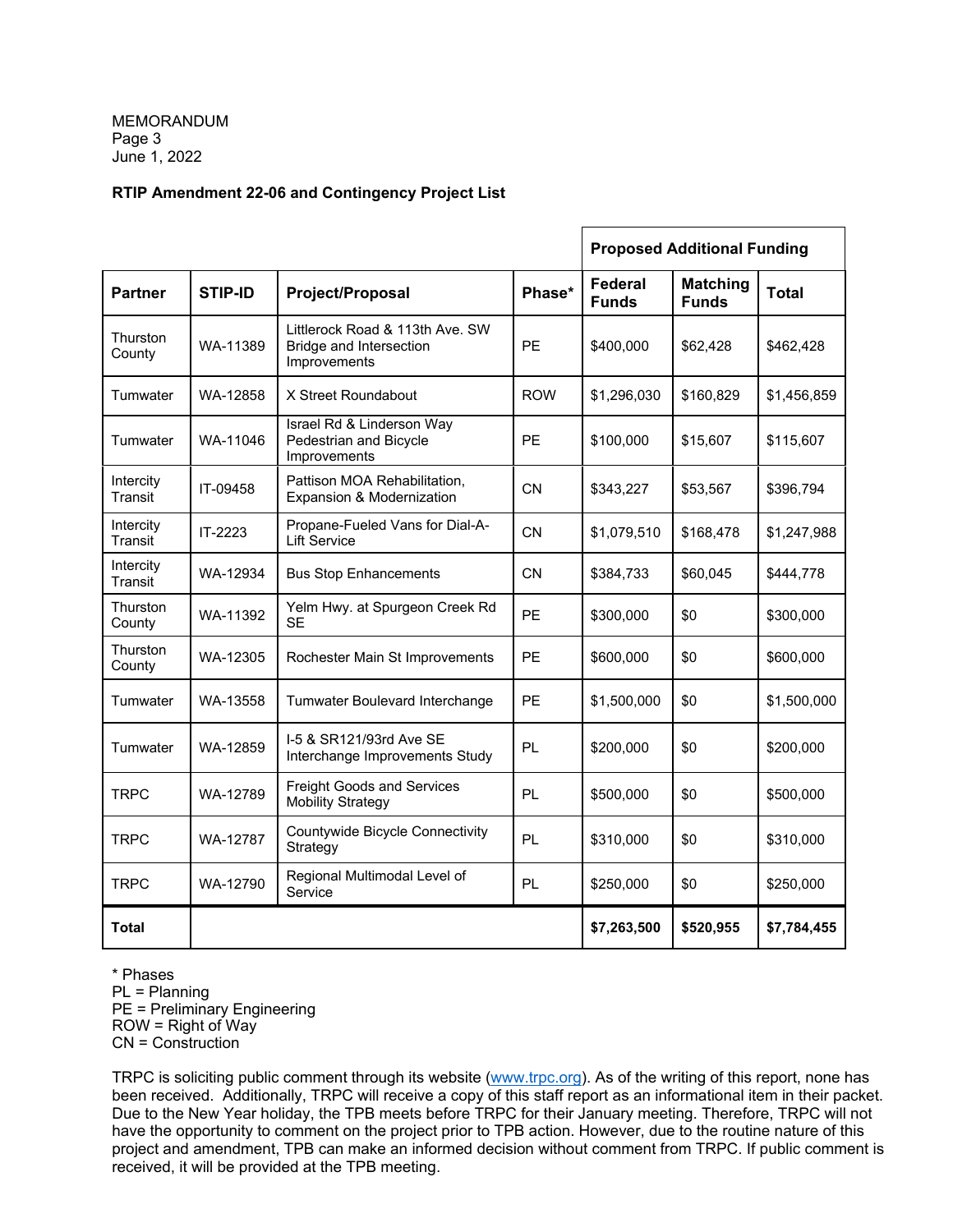

**MEMBERS:** City of Lacey

REGIONAL VISION . COOPERATION . INFORMATION

# MEMORANDUM

| City of Olympia                                    |        |
|----------------------------------------------------|--------|
| City of Rainier                                    |        |
| City of Tenino                                     | TO:    |
| City of Tumwater                                   | FROM   |
| City of Yelm                                       |        |
| Confederated Tribes of the<br>Chehalis Reservation |        |
| Nisqually Indian Tribe                             | DATE   |
| Town of Bucoda                                     |        |
| <b>Thurston County</b>                             | SUBJ   |
| North Thurston Public Schools                      | PURP   |
| Olympia School District                            |        |
| <b>Tumwater School District</b>                    | To dis |
| Intercity Transit                                  |        |
| LOTT Clean Water Alliance                          |        |
| Port of Olympia                                    | Sur    |
| PUD No. 1 of Thurston County                       |        |
|                                                    |        |

#### **ASSOCIATE MEMBERS:**

Lacey Fire District #3 Puget Sound Regional Council The Evergreen State College Thurston Conservation District Thurston Economic Development Council Timberland Regional Library



Marc Daily Executive Director

2411 Chandler Court SW Olympia, WA 98502

360-956-7575 360-741-2545 Fax

www.trpc.org

| TO:      | <b>Transportation Policy Board</b>                                                                               |
|----------|------------------------------------------------------------------------------------------------------------------|
| FROM:    | Veena Tabbutt, Deputy Director<br>Karen Parkhurst, Planning and Policy Director<br>Paul Brewster, Senior Planner |
| DATE:    | June 1, 2022                                                                                                     |
| SUBJECT: | Call for Projects Update: Additional Discussion                                                                  |

### **OSE**

cuss additional elements and modifications to the proposed Call for Projects Update.

#### nmary:

- Staff have developed a proposed structure for Thurston Regional Planning Council's (TRPC) Federal Funding Call for Projects process update.
- The goal is to:
	-
	- $\circ$  Provide a more direct tie to performance goals and targets.<br> $\circ$  Provide clear and transparent proiect eligibility and evaluati  $\circ$  Provide clear and transparent project eligibility and evaluation criteria.<br> $\circ$  Continue to position the region to meet obligation targets and be eligib
	- Continue to position the region to meet obligation targets and be eligible for redistributed funding.
- Based on feedback from project partners, staff will be working with the Technical Advisory Committee (TAC) to look at potential modifications to the proposed structure. A workshop is scheduled for June 2, 2022. Goals will include:
	- o How to better integrate geographic equity, including looking at distributions across multiple funding cycles.
	- $\circ$  How to better poise the region to capture redistributed funds from other states.
	- o How to better align the federal urban geographies with the Sustainable Thurston Centers, Corridors, and Neighborhood centers criteria.
	- o How to refine criteria for clarity and transparency.
- Due to the timing of the next TAC meeting and the Transportation Policy Board (TPB) meeting, specific ideas could not be included in this staff report.

# REQUESTED ACTION

Feedback to staff is requested.

vt:bl

**Attachment**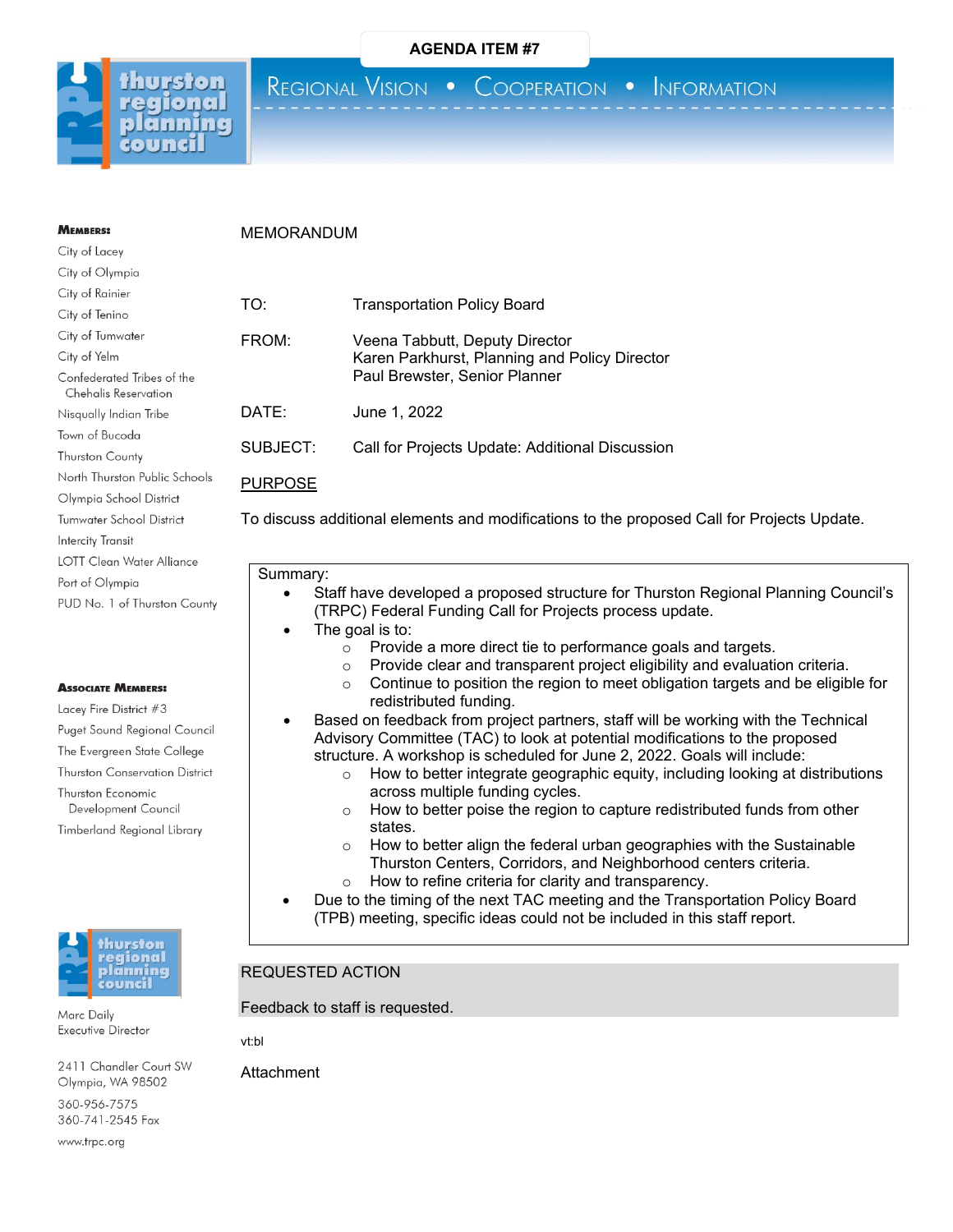MEMORANDUM Page 2 June 1, 2022

# EQUITY CONSIDERATIONS

How has equity been considered in this agenda item?

Equity criteria for reviewing and ranking projects were developed for the Call for Projects process.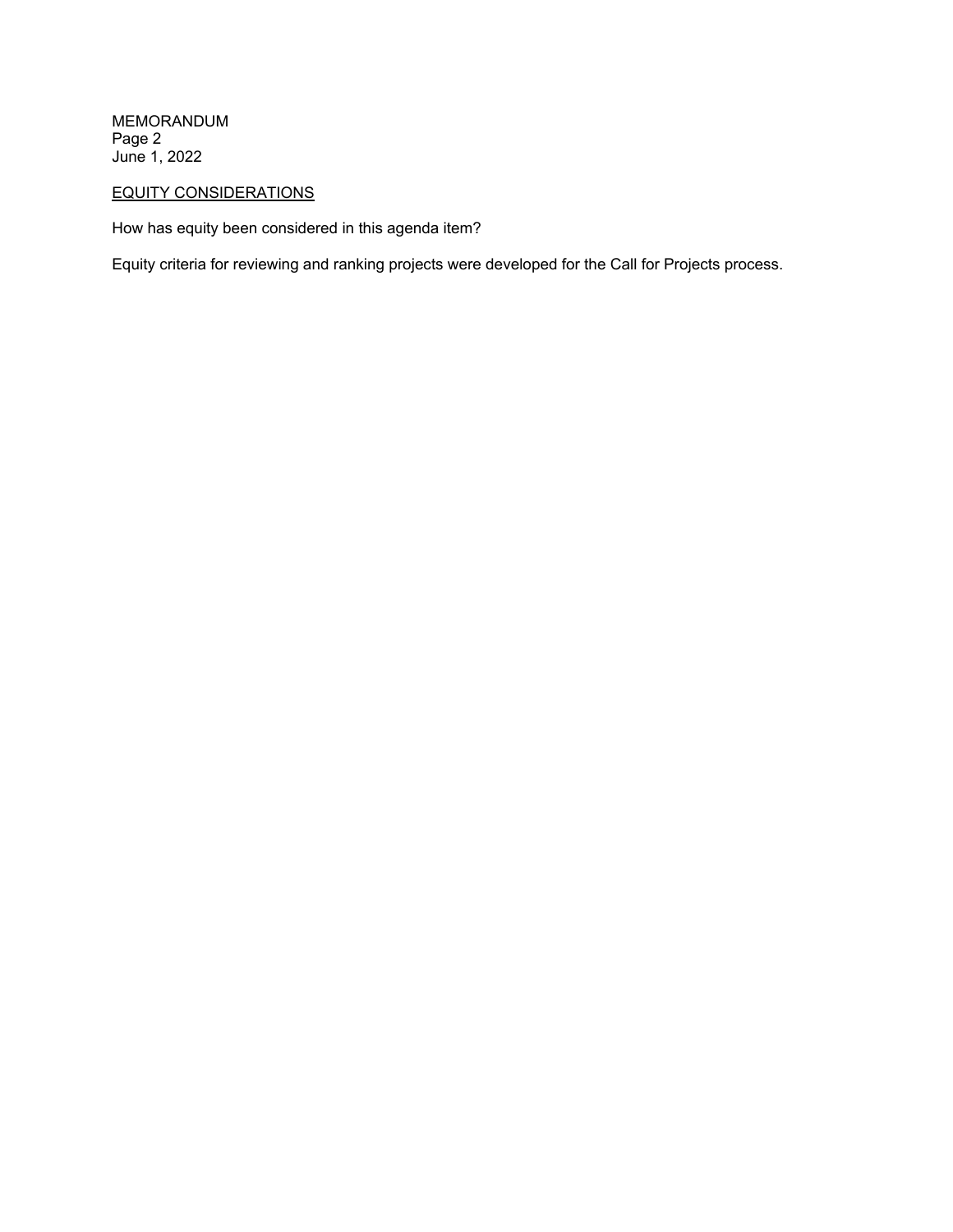

# **MEMBERS:** City of Lacey

Chehalis Reservation Nisqually Indian Tribe Town of Bucoda **Thurston County** 

North Thurston Public Schools Olympia School District Tumwater School District

LOTT Clean Water Alliance

PUD No. 1 of Thurston County

Puget Sound Regional Council The Evergreen State College Thurston Conservation District

**Intercity Transit** 

Port of Olympia

**ASSOCIATE MEMBERS:** Lacey Fire District #3

Thurston Economic Development Council Timberland Regional Library

# **MEMORANDUM**

REGIONAL VISION .

| City of Lacey              | TO:            | <b>Transportation Policy Board</b>               |  |  |
|----------------------------|----------------|--------------------------------------------------|--|--|
| City of Olympia            |                |                                                  |  |  |
| City of Rainier            | FROM:          | Karen Parkhurst, Planning and Policy Director    |  |  |
| City of Tenino             | DATE:          | June 1, 2022                                     |  |  |
| City of Tumwater           |                |                                                  |  |  |
| City of Yelm               | SUBJECT:       | Human Services Transportation Plan (HSTP) Update |  |  |
| Confederated Tribes of the | <b>DUDDOOF</b> |                                                  |  |  |

PURPOSE

To provide an overview of early outreach on the update to the Human Services Transportation Plan and enlist help from members to reach a diverse community.

#### **Summary:**

[Human Services Transportation](https://www.trpc.org/312/Coordinated-Human-Services-Transportatio) Plan (HSTP)

- To qualify for certain funding sources, federal and state law requires that the Thurston Regional Planning Council (TRPC) adopt and update a Human Services Transportation Plan (HSTP). This coordinated plan must be "developed and approved through a process that included participation by seniors, individuals with disabilities, representatives of public, private, and nonprofit transportation and human services providers and other members of the public."
- The HSTP articulates current transportation services, needs, gaps, and strategies to support people - who because of age, ability, or income - may face transportation barriers and challenges. The update - due later this year - includes a greater focus on equity and an overview on the impacts of COVID on transportation options - including use of COVID funds to support transportation services.
- The HSTP also includes a project list. For projects to qualify for the Washington State Department of Transportation's (WSDOT) Consolidated Grant Program, they must be on this list. TRPC also has the opportunity to "grade" the projects. Based on demographics, WSDOT provides each RTPO/MPO with a certain number of A's, B's, C's, and an unlimited number of D's. These grades equate to points. Once WSDOT has completed initial review and ranking of submitted projects, it then applies the regional points.
- Every 4 years, TRPC must update the HSTP. Every 2 years, TRPC must update the Prioritized Project List.
- Early outreach shows that the goals set forth in the last several versions of the Plan still resonate with the community:
	- o Increase mobility options.
	- o Improve individual service.
	- o Increase coordination with other systems and programs.
	- o Improve efficiency.<br>
	o Identify and obtain
	- $\circ$  Identify and obtain sustainable funding to close gaps.<br>  $\circ$  Broadly distribute information about available transpo
	- Broadly distribute information about available transportation options.

#### REQUESTED ACTION

Identify other ways to communicate with underserved members of the community. The Plan will be released to stakeholders and WSDOT for comment by September 1, 2022. Once staff makes changes based on those comments, the Plan will return to the Council for action in November 2022. kp:bl



Marc Daily Executive Director

2411 Chandler Court SW Olympia, WA 98502

360-956-7575 360-741-2545 Fax

www.trpc.org